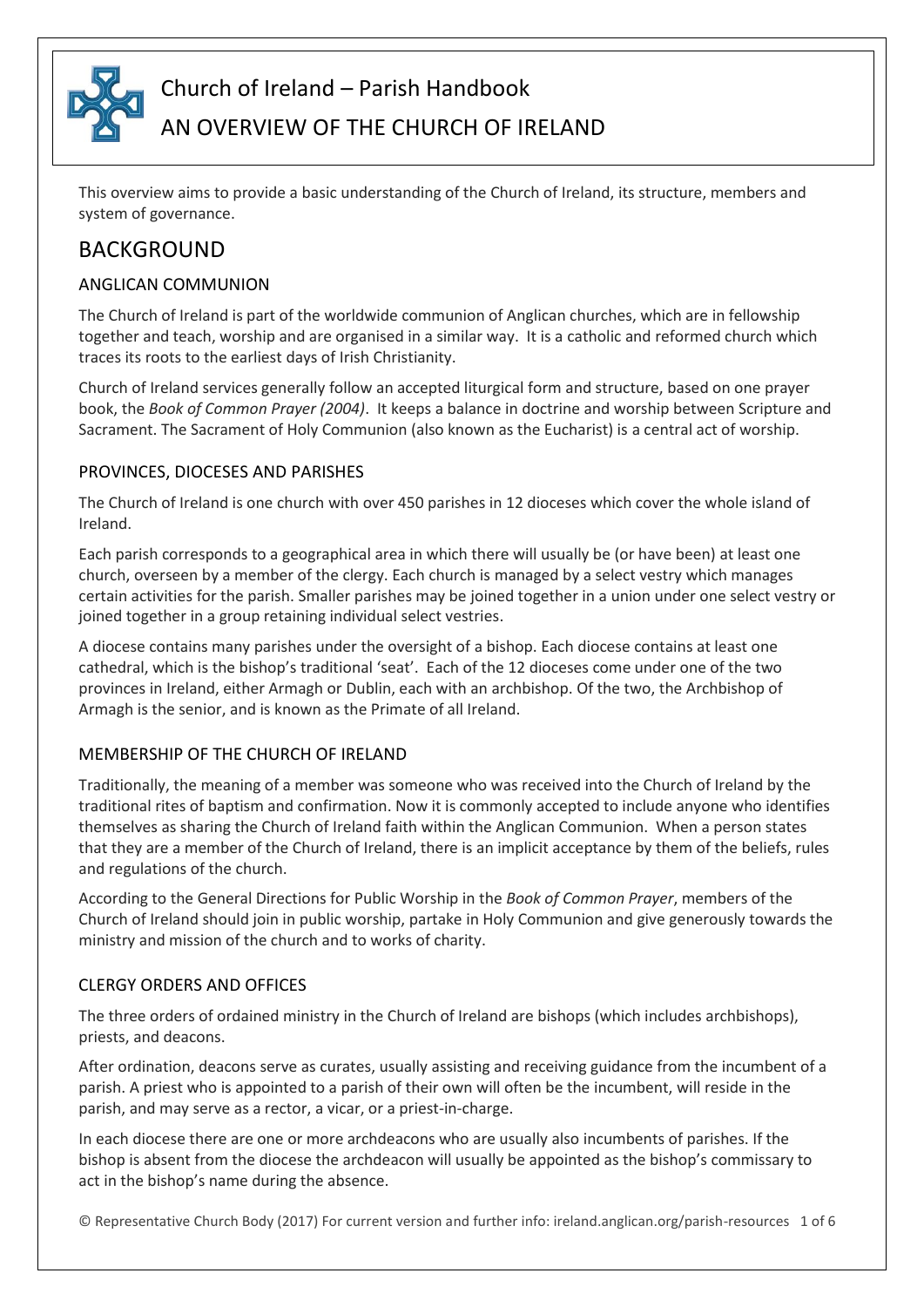The senior member of the clergy serving in a cathedral is a dean. Many cathedrals also have parochial responsibilities, and the dean may also be the incumbent of the cathedral parish. Cathedrals also have 'chapters' of clergy, which have certain functions of administration of the cathedral. Members of chapters have the title of 'canon'.

A small number of priests may go on to become consecrated as bishops and archbishops.

Chapter IV of the *Constitution* covers the detail of clergy appointment to, and tenure of, cures.

#### READERS

Readers are lay members of the church from all walks of life who are theologically trained and licensed by a bishop to preach, teach, lead worship and assist in pastoral, evangelistic and liturgical work. Lay readers are an important part of the church and a valuable support to clergy and parish congregations.

Readers may be either diocesan readers or parish readers and the scope of their ministry and roles differs across the dioceses. Lay readers are not authorised to take services of Holy Communion but may assist if authorised by the bishop to do so.

#### THE BOOK OF COMMON PRAYER

The *Book of Common Prayer 2004* (with the amendments subsequently authorised by General Synod) contains rules relating to the worship of the church. Most of the services used in the Church of Ireland, including Morning and Evening Prayer and the central act of worship of Holy Communion, along with general directions for public worship, can be found in the *Book of Common Prayer.*

# CHURCH GOVERNANCE

Most aspects of Church life are affected by a State or church rule of some sort, or informed by established practice.

#### STATE LAW

As a voluntary association, members of the Church of Ireland and its administrative units are subject in the first instance to the laws of the jurisdiction in which they live and work. This means all church activity must comply with State law.

#### DISESTABLISHMENT

The [Irish Church Act 1869](https://en.wikipedia.org/wiki/Irish_Church_Act_1869) (which took effect on 1 January 1871) severed the union between the Church of England and the Church of Ireland and ended the role of the Church of Ireland as the State church – the *disestablishment* of the Church of Ireland. At that time, various measures were undertaken both by the Houses of Parliament in Westminster and the church itself which are important to understanding the church's governance today:

- The Irish Church Act 1869 made the ecclesiastical law as it stood on  $31<sup>st</sup>$  December 1870 the law of the Church of Ireland
- The *Constitution of the Church of Ireland* was settled at a meeting of representatives of the church known as the General Convention
- The Representative Church Body was formed as the corporate trustee for the church

## THE CONSTITUTION OF THE CHURCH OF IRELAND

At the General Convention in 1870 the members drafted the *Constitution of the Church of Ireland* which remains the principal source of rules and regulations which govern the administration of the church and sets out procedures for diocesan and parish governance. The *Constitution* may only be amended, altered or added to by the General Synod (discussed below).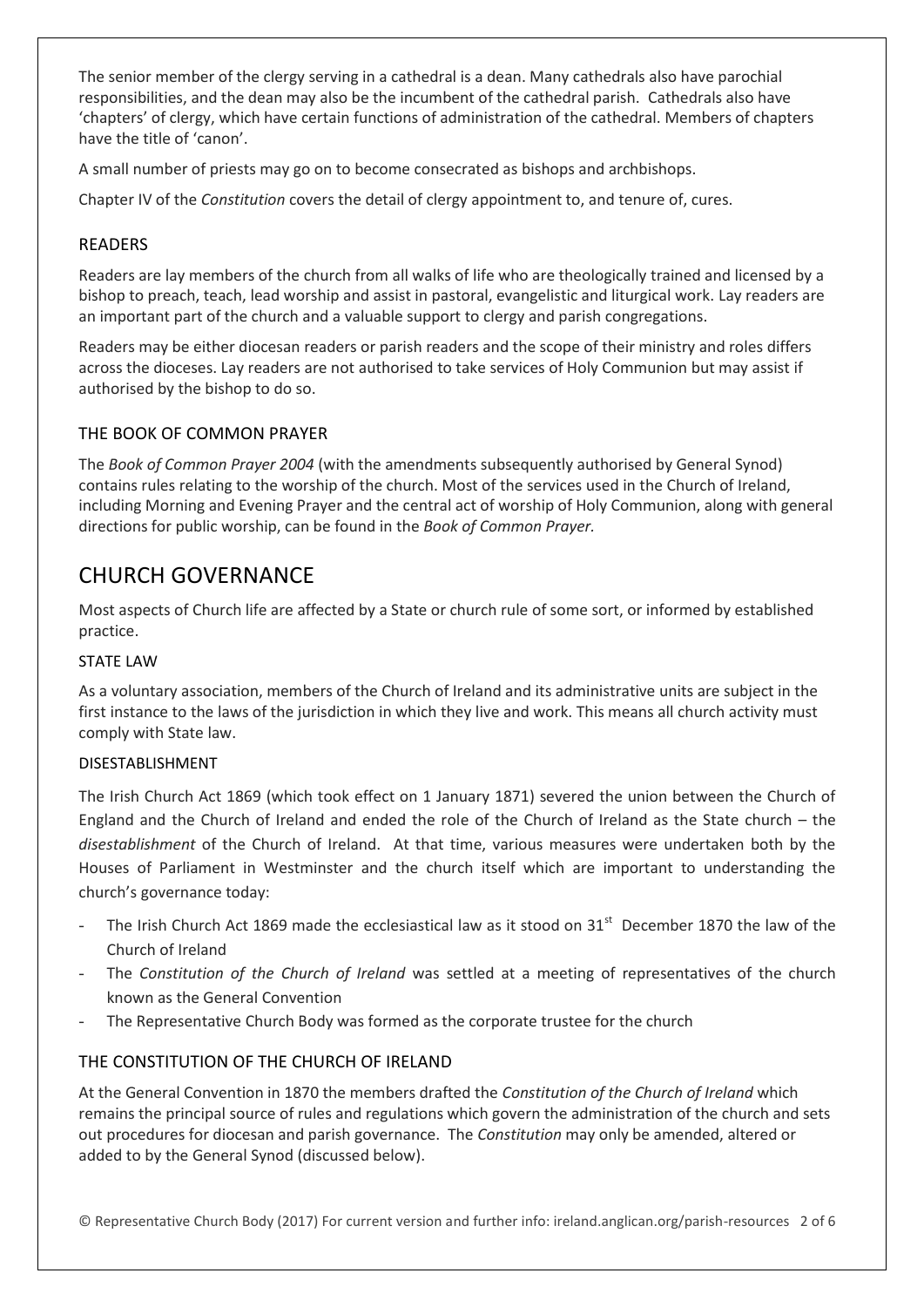# SYNODICAL GOVERNANCE

The diocesan and parochial structure and synodical system of governance of the Church of Ireland which is in place today is essentially the same as was put in place in 1871 when the church was disestablished.

A synod is a council convened to discuss ecclesiastical business. The Church has two levels of synod:

- The General Synod is the legislative body for the church
- Beneath the General Synod, diocesan synods conduct the business of the local dioceses
- Beneath each diocesan synod, select vestries make local level decisions in the parishes

#### GENERAL SYNOD

Each diocese of the Church of Ireland elects people who will represent the diocese at the General Synod which is the law-making authority within the Church of Ireland. As such, the General Synod has primary responsibility for church governance, policy, doctrine and liturgy.

Membership of the General Synod is drawn from the lay and clergy members of the church and consists of the House of Bishops (which has 10 bishops and 2 archbishops) and the House of Representatives which has 216 clergy and 432 lay members. Elected members serve for a three-year period.

The General Synod meets annually around May for three days and is presided over by the Archbishop of Armagh (known as the President of General Synod). (Chapter I of *The Church of Ireland Constitution* provides more detailed information on the election of members to, and proceedings at, the General Synod.)

## WHAT DOES THE GENERAL SYNOD DO?

The primary purpose of the General Synod is to enact legislation for the whole Church of Ireland.

Legislative matters are proposed in the form of a bill submitted to the General Synod. If passed by the members of the General Synod, it becomes an Act of the Statutes of the General Synod at which point it is binding on the church. Statutes can affect the Constitution, the liturgy in the Book of Common Prayer, or other areas. All of the Statutes passed since 1870 are listed in the annual Journal of the General Synod which is available from the RCB, the RCB Library or at anglican.ireland.org.

The General Synod considers less formal proposals as motions, which, if passed, become resolutions which inform church life. The General Synod also receives reports from various church committees and boards which are reported to and, if necessary, debated by, the members.

## WHO CARRIES OUT THE WORK OF GENERAL SYNOD?

The Standing Committee carries out the work of the General Synod during the year between each annual meeting. There are additional committees of the Standing Committee which focus on particular specialist areas of business. The day-to-day work of supporting the General Synod and its numerous committees is carried out by the Synod Services department and Communications department of the RCB.

#### DIOCESAN SYNODS

Diocesan synods consist of the bishop and clergy of a diocese (or united dioceses), together with lay members who are elected from the membership of the general vestries within the diocese(s), at the Easter Vestry. (Chapter II of the *Constitution* provides more detailed information on the membership and proceedings of diocesan synods.)

A diocesan synod makes decisions by way of resolutions and motions. It may make, rescind and vary standing orders for the regulation of its procedure (subject to the *Constitution*) and may make rules and regulations regarding property, finance and employment which apply to the dioceses and to individual parishes within the dioceses. Many decisions made by the diocesan synod require the approval of the RCB, particularly in matters where property is vested in the RCB.

Most dioceses have a printed booklet of their standing orders and diocesan rules, which are available from the diocesan secretary. Amendments to diocesan rules are notified to the General Synod

© Representative Church Body (2017) For current version and further info: ireland.anglican.org/parish-resources 3 of 6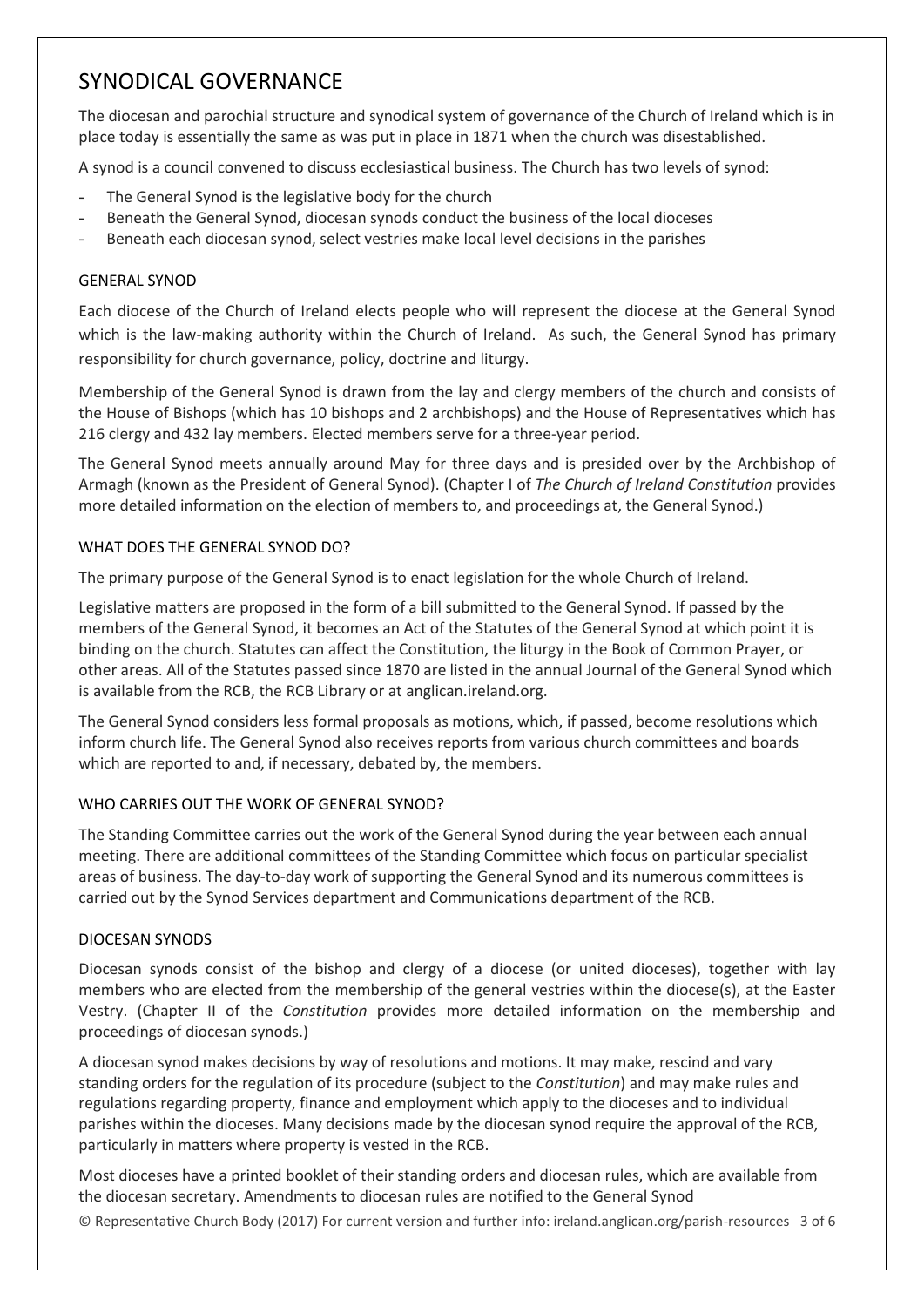Each diocese has a diocesan synod, a diocesan council and various committees to deal with certain aspects of the life and administration of the diocese.

## DIOCESAN COUNCILS

A diocesan council is the organisation which carries out the work of the diocesan synod. It is appointed from members of the diocesan synod and includes the bishop together with a number of lay and clergy members as determined by the diocesan synod. Its responsibilities include the on-going management of diocesan finances, employment and property and it is accountable to the diocesan synod.

Offices which are generally included in a diocesan council include a diocesan secretary, accountant, director of ordinands, communications officer, youth officer, lay ministry coordinator, and others who work to provide support to and coordinate the activities of the parishes within the diocese.

# REPRESENTATIVE CHURCH BODY

The Representative Church Body ('RCB') was incorporated by Royal Charter in 1870 under the Irish Church Act 1869. Its legal structure is that of a statutory corporate trustee, established to act as a trustee for the Church of Ireland. It is governed by the *Constitution* and accountable both to the General Synod (in relation to church regulations) and to the State authorities (in relation to its responsibilities as trustee). It operates through the members of the Representative Church Body elected or approved by diocesan synods and its employees.

The RCB exists to serve and support the church, principally by holding property on trust on behalf of the Church of Ireland and administering funds in accordance with the underlying trusts. As a corporate trustee with perpetual succession, it does not have to appoint individual named trustees to hold assets on trust. The RCB is the legal owner of the majority of Church of Ireland churches, graveyards, halls and glebes in both Northern Ireland and the Republic of Ireland. It is also the trustee of various Church investments.

#### RCB MEMBERSHIP

The membership of the RCB consists of the archbishops and bishops (ex–officio), members elected by the dioceses and twelve co-opted members. The RCB has three business meetings during the year (in March, September and December) as well as a short formal meeting when the General Synod is in session.

#### RCB COMMITTEES

The committees of the RCB deal with various aspects of Church of Ireland life. These are the Executive, Allocations, Archives, Audit, Investment, Legal Advisory, Library, Property and Stipends Committees. Members of the committees are elected triennially by the members of the Representative Church Body.

#### RCB ACTIVITIES

The RCB's main activities involve investment management, administration of trusts and Gift Aid, payment of clergy stipends and pensions, legal services and custodial services as corporate trustee of property, legal advices and treasury management.

The RCB supports the core work of the church by providing substantial finance and support to a broad range of areas and activities including the sustentation of the clergy and pensioners, the training of clergy, episcopal ministry, education, youth, communications and running the work of the General Synod.

The RCB makes regulations on a variety of matters, always subject to state law, its duties as trustee, and subject to approval by the General Synod.

#### RCB OFFICES

Church of Ireland House, Rathmines, Dublin, serves as the church's administrative headquarters. The RCB employs staff to administer the activities of the RCB and other church bodies such as the General Synod and its Standing Committee, the General Synod Board of Education.

© Representative Church Body (2017) For current version and further info: ireland.anglican.org/parish-resources 4 of 6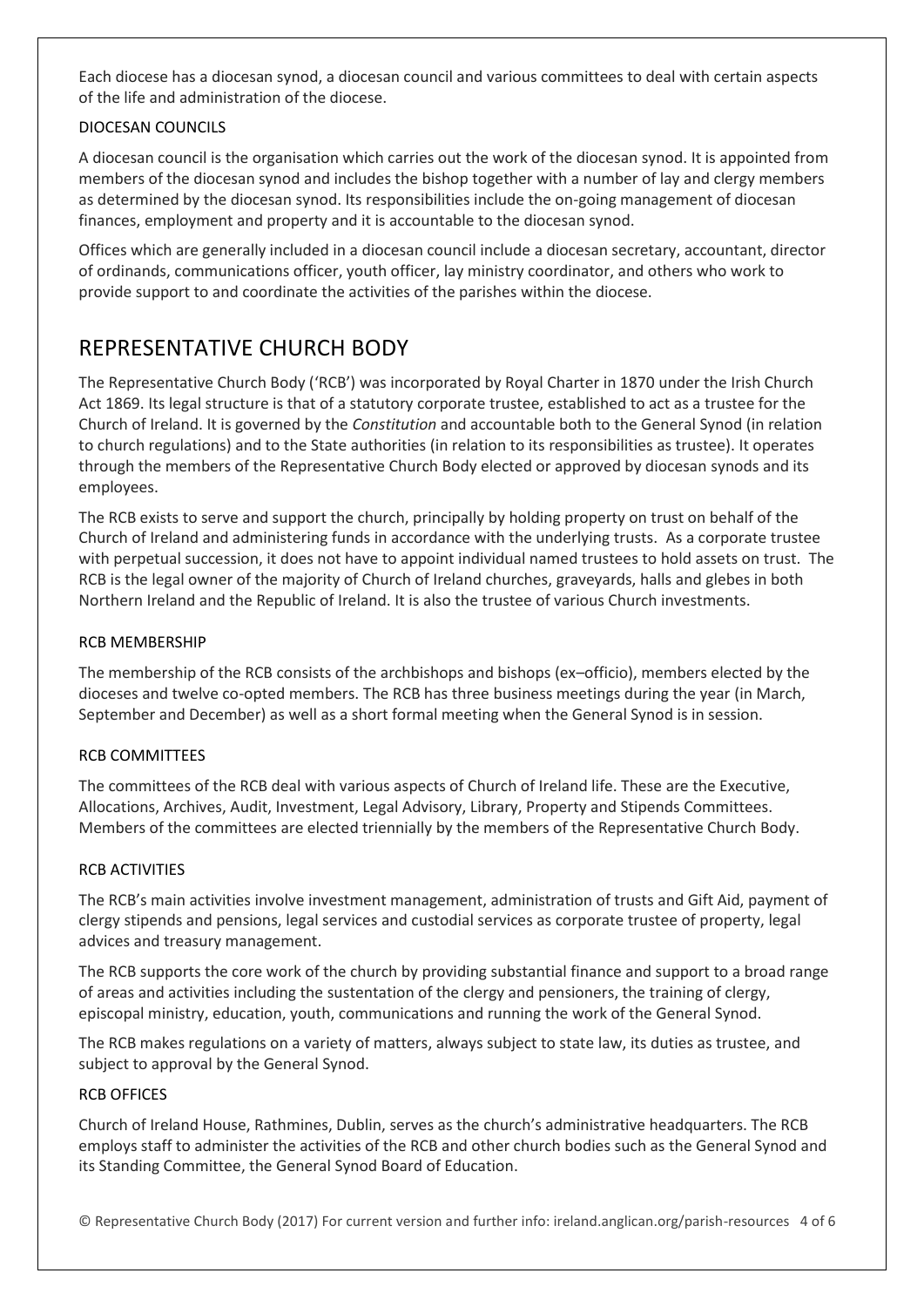Church of Ireland House, Belfast, is home to CIYD (the Church of Ireland Youth Department), the Press Office and the Education Office (NI), also staffed by RCB employees.

#### RCB LIBRARY

The RCB Library is located next to the Church of Ireland Theological Institute in Churchtown, Dublin. The main functions of the library are to:

- Serve the needs of those in training for ministry in the Church of Ireland
- Assist in the continuing Christian education of clergy and laity
- Act as a reference library for those seeking information about the Church of Ireland
- Provide facilities for researching and maintaining Church [archives and manuscripts](http://ireland.anglican.org/index.php?do=about&id=92#archives)

# PARISH GOVERNANCE

## THE GENERAL VESTRY

Every lay member of the Church of Ireland, and any member of the clergy who is not serving, who is at least 18 years old and lives within the parish boundaries, or who regularly attends the parish church, is entitled to be registered as a member of the general vestry of the parish. The registered members of the parish constitute the general vestry.

In order to become a registered member of the general vestry, a person must sign a form of declaration (found in the schedule to Chapter III of the *Constitution*). Membership may also be subject to a diocesan synod requirement to make a minimum annual contribution to church funds.

In order to vote in general vestry elections, a person must be a registered member of the general vestry. Each register of general vestry members should be updated annually and kept by the parish clergy and churchwardens.

The general vestry must meet together at least once each year at a meeting known as the Easter Vestry, which should take place within 20 days either side of Easter Day. It is at this meeting that some general vestry members are appointed to the select vestry. (Chapter III of the *Constitution* provides more detailed information.)

## THE SELECT VESTRY

The select vestry is the group of individuals which takes responsibility for managing certain activities and decision-making within the parish.

The people who make up the select vestry are the member(s) of the clergy officiating in the parish who is usually the chairperson of the select vestry), the two churchwardens (known as the rector's churchwarden and the people's churchwarden), the two glebewardens (known as the rector's glebewarden and the people's glebewarden) and up to 12 additional parishioners who are registered members of the general vestry for the parish and elected to the select vestry at the Easter Vestry. (Special arrangements in respect of newly formed unions or groups of parishes are set out in Chapter III Part II of the *Constitution*.)

The rector's churchwarden and rector's glebewarden are appointed by the senior member of the clergy serving in the parish; the people's churchwarden and people's glebewarden are elected by the general vestry.

The select vestry appoints from among its members a secretary (to also act as secretary of the general vestry) and a treasurer. If the circumstances require it, a secretary and treasurer may be appointed who are not members of the select vestry (but who are members of the general vestry).

The responsibilities of the select vestry include managing the parish finances and employing any lay people, providing the infrastructure which supports worship and ministry, looking after the exterior and interior of churches, clergy residences, other parochial buildings and graveyards, and ensuring compliance with State and church legislation and regulations. The duties and responsibilities of the select vestry are detailed in the *Constitution*, and are subject to any rules or regulations imposed by a diocesan synod in respect of parish finances and organisation.

© Representative Church Body (2017) For current version and further info: ireland.anglican.org/parish-resources 5 of 6